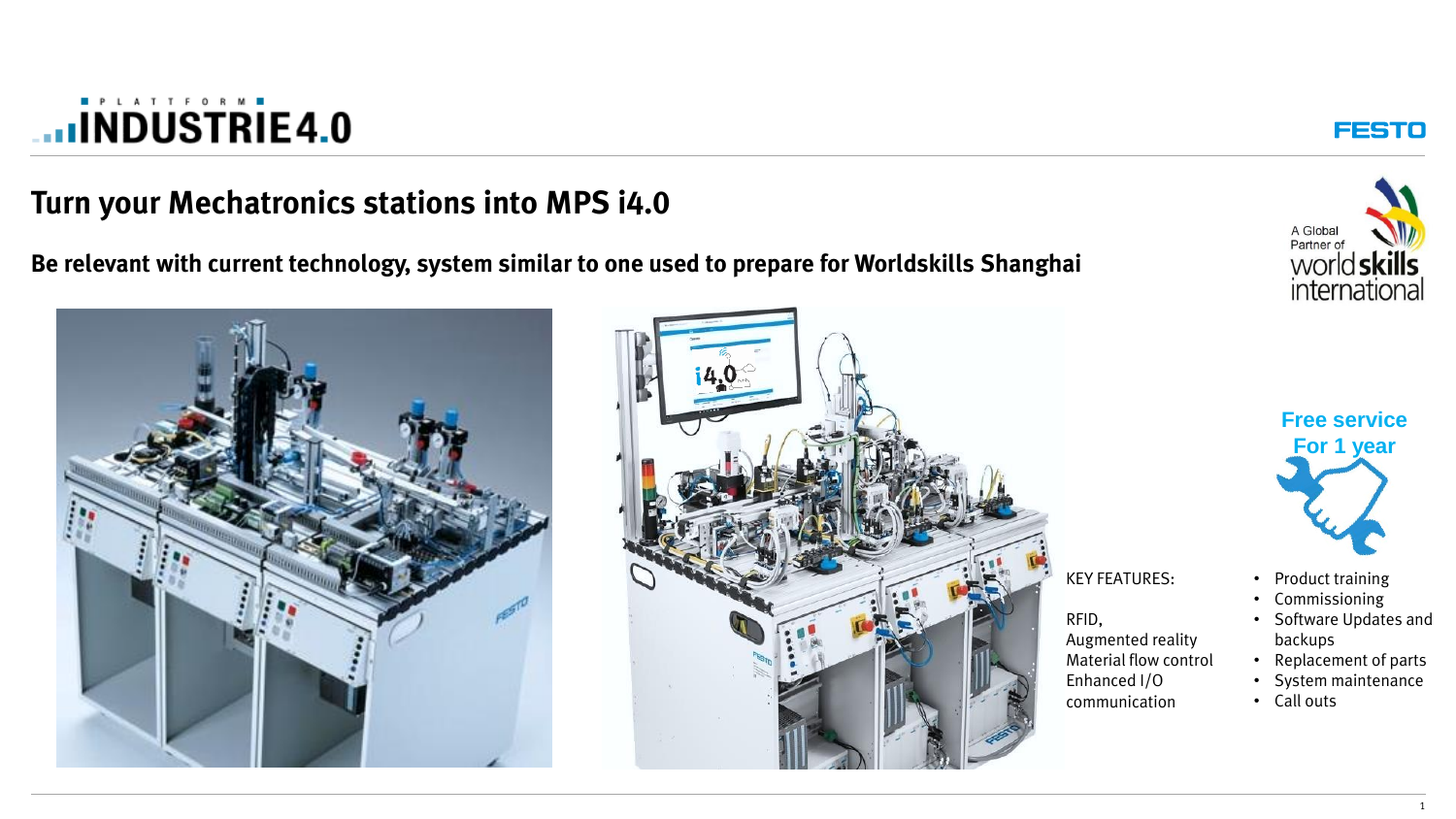### **Turn your Mechatronics stations into MPS i4.0**

**Distribution station and required components**



**FESTO** 



**R 64 846.20**

2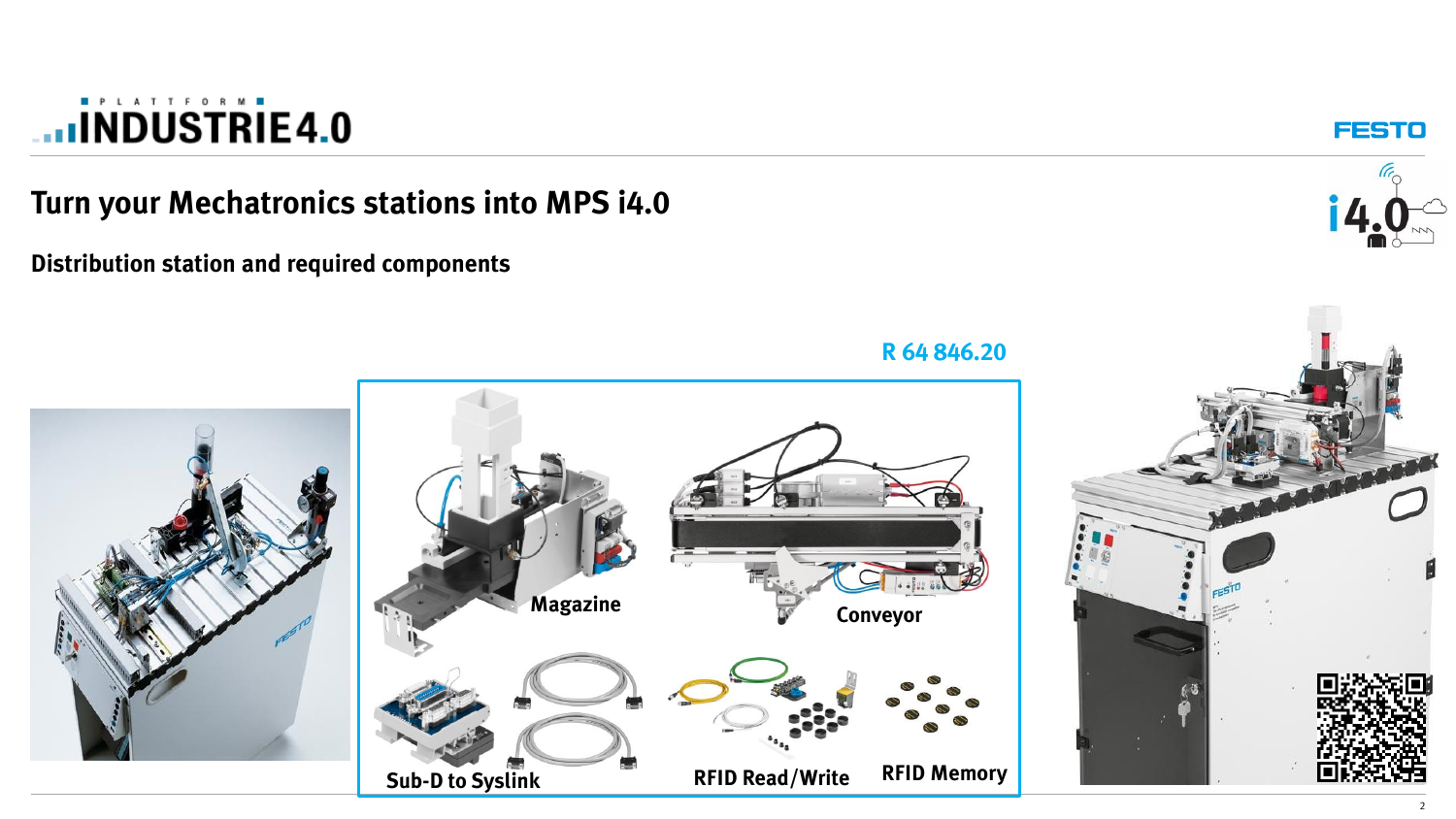**Turn your Mechatronics stations into MPS i4.0**



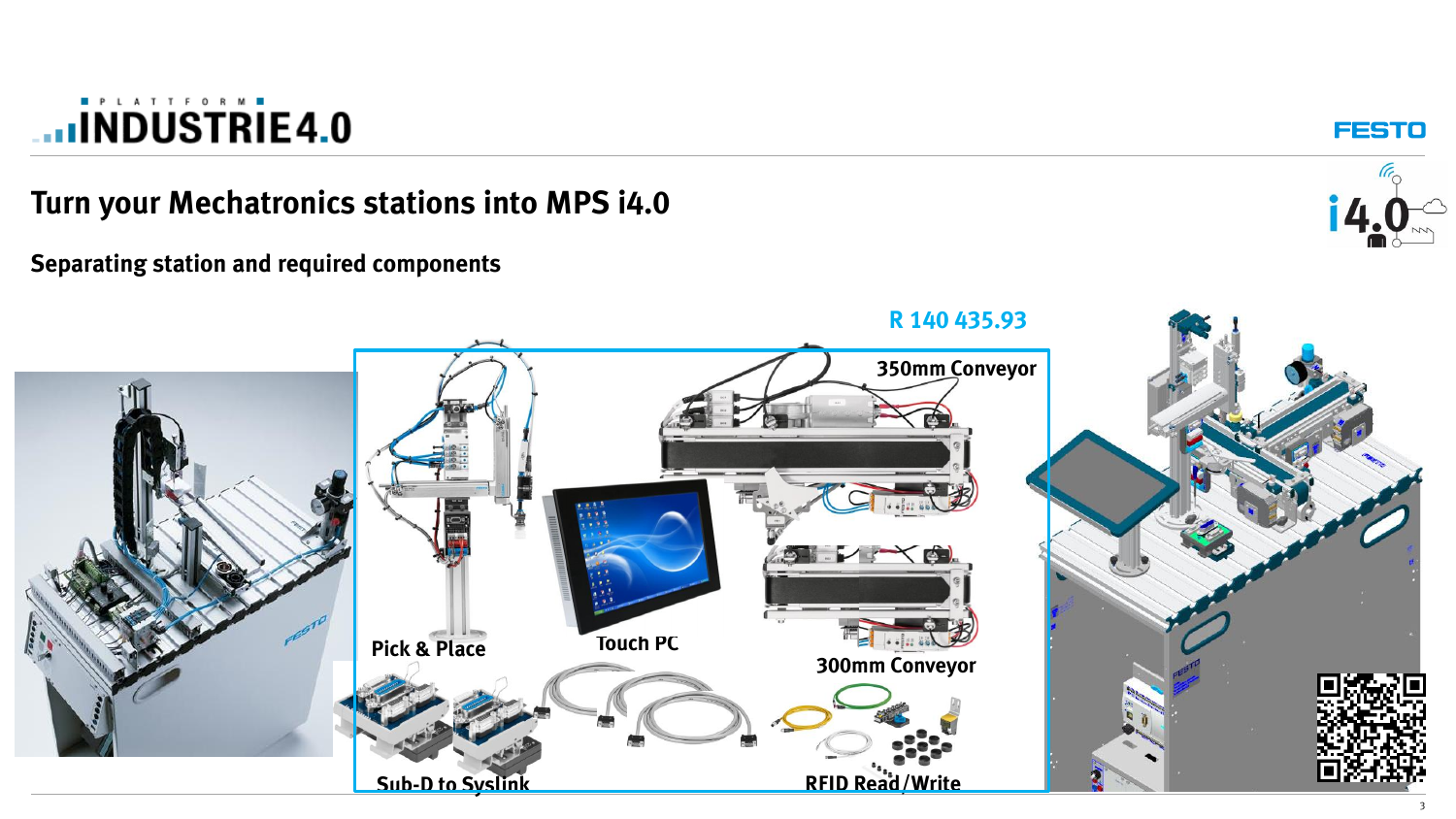

**FESTO**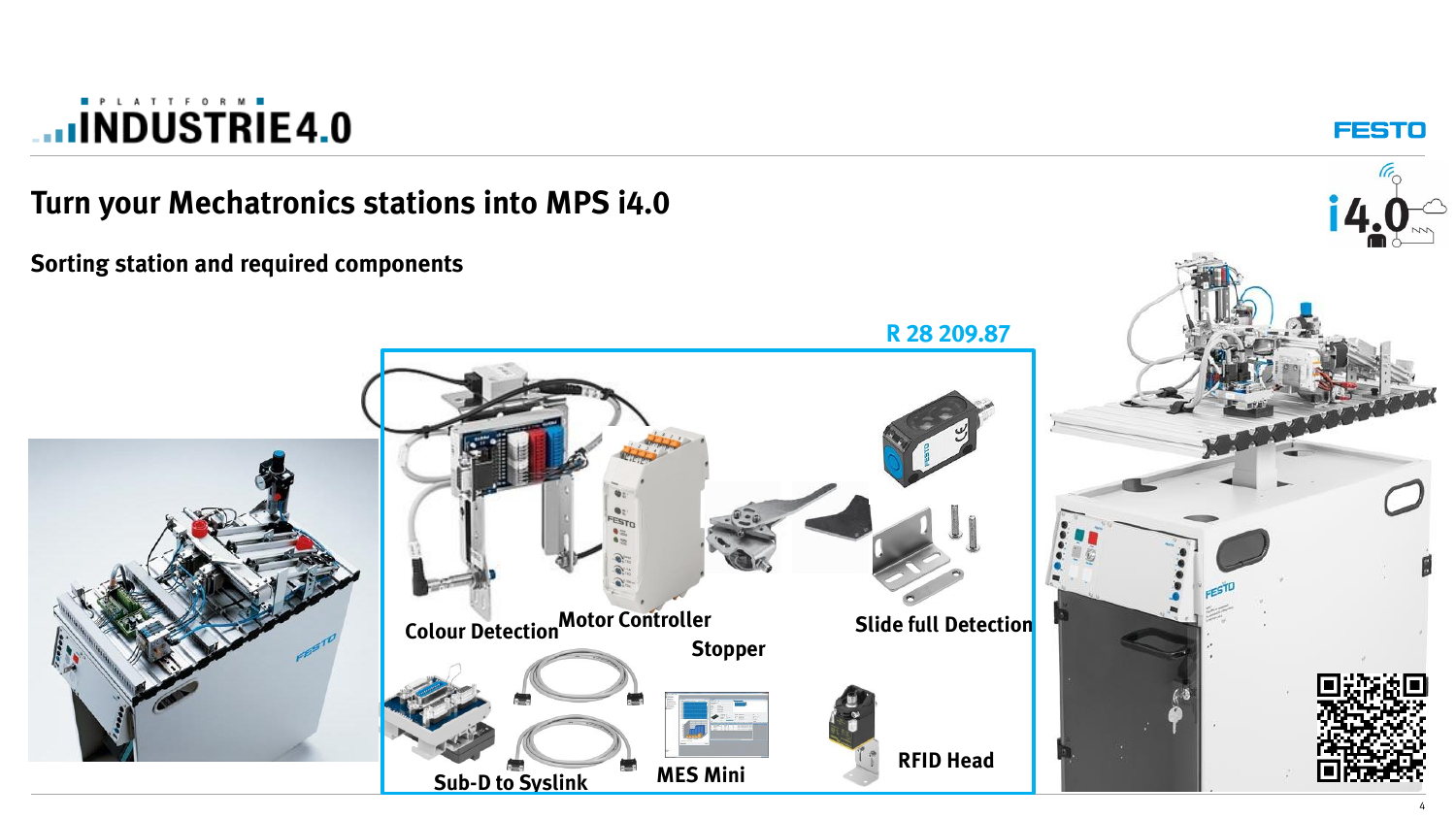#### **Turn your Mechatronics stations into MPS i4.0**

**Optional: 2 axis Handling Station and required components**



FESTO



**R 16 733.36**